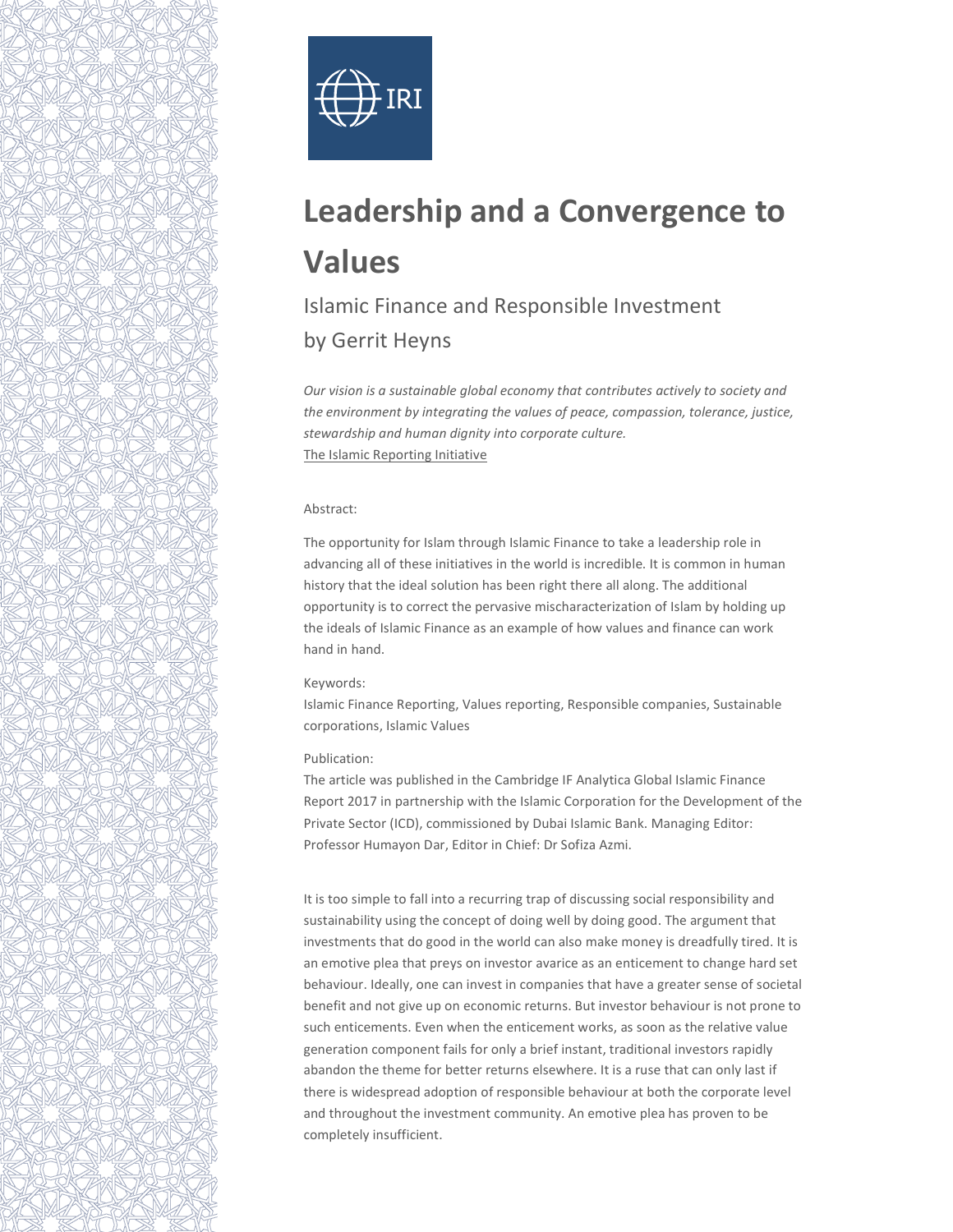Moreover, there is ample empirical evidence to make credible arguments both ways. Companies that are considered to be responsible and sustainable can and do fail just like those that are considered neither responsible nor sustainable. In the same vein, there are as many badly-run companies with women on the board as there are well-run companies with women on the board. The point is not women on boards nor social contribution when measuring a business, whether that is done through traditional investment or through a more impactful lens of responsibility, sustainability or anything else. A business should be measured not only by how many social boxes it ticks or how much return it can generate. It should also be measured by how it goes about its business and what kind of impact, both positive and negative, it has on its community and its environment.

#### Sustainability in a Corporate Context

The concept of sustainability in a corporate context should be addressed very simply as a capacity to endure. Can this company - indeed, will this company - be able to sustain itself for 10 or 20 years if it continues to make decisions into the future in the manner that it is making decisions today? Will it be competitive? Does it have sufficient resources? Will people want to work for it? Those kinds of questions can only be addressed by assessing the core values held firm by that company from the top of its structure through to the very ends of its marketplace, inclusive of all the stakeholders that it effects.

The industrial revolution, mostly in Western economies, gave birth to modern collectively-owned corporations. The accumulated wealth of the collective masses was mobilized to help create a greater, more progressive society. At some point in the brief history of collective ownership the element of societal benefit became less important than the element of return to investors. More accurately, financial performance was glorified as a measure of contribution to economic prosperity, ends being justified by returns without examination of means. Long-term endurance was thereby defined by financial success rather than by collective benefit. Core values became aligned with activities that did not examine the means for many years.

It eventually became clear towards the end of the last century that prosperity for one was not prosperity for all. In fact, it became clear that exploitation of resources, not just natural resources but human resources, was virtually a requirement for the of level of prosperity enjoyed by a relative minority of people. More than that, it became unambiguously evident that the unintended consequences by which returns were justified presented a threat to more than just the endurance of a single company or an industry. They threaten our entire way of life and perhaps human life itself.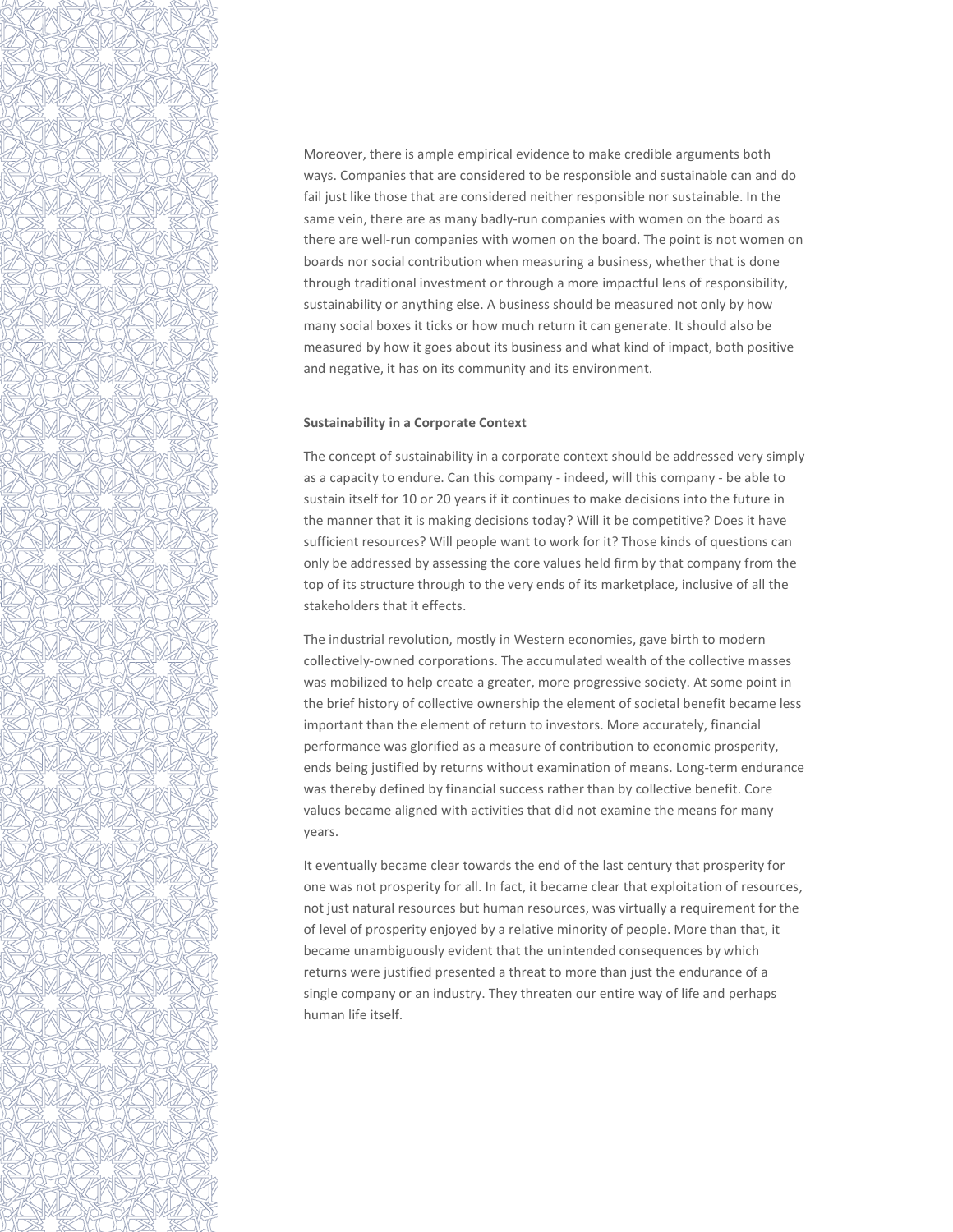

The initial pushback had voice. As far back as 1987, the Brudtland report defined sustainability as development that meets the needs of the present without compromising the ability of future generations to meet their own needs. A decade later, the Kyoto Protocol was adopted by 192 countries. Yet these voices saw little real support from the investment community in the face of more rapidly growing consumer-driven prosperity. That is not to say that there is a lack of intent or a failure of values. The truth is that there is an extraordinarily complex struggle at hand. It is the very real dilemma of greater societal benefit versus individual prosperity in an age of highly competitive consumerism.

The Occupy movement was a stark example. It grew rapidly as a legitimate voice of frustration over the destruction of an economic future for many young people. The message was clear – a cavalier attitude of the financial services industry had robbed many young people of opportunities and created increasing and unfair economic disparity for many people the world over. Yet Occupy ultimately gained little traction, while arguably the cavalier attitudes of the financial services industry have changed little. In fact, we have gone to great lengths to protect the financial services industry in the wake of the financial crisis. Why? It is not because the values held by those young people are more or less noble than those held by the financial services industry. No, it is because society, particularly amongst the more influential economies of the world, tends to place greater importance on value, especially individual value, over the wider sense of community values.

Yet Islam teaches very clearly that value is the shared outcome of a values-based activity. Islam is naturally imbued with a strong sense of values. In fact, no company in the world can have an inherently greater sense of social justice or charity than companies that adhere to the values and principles of Islam. This does not suggest that returns are unimportant. Islam accepts that businesses that are unable to generate consistently sufficient returns to endure should not exist. It is only that the values of a business should be directed at a greater good and that value is a result and not a target.

#### Islamic Finance Leadership

Islamic Finance is a balanced model. It links risks and returns in a fair and transparent manner for both the user and the provider of capital. It is based on a set of values that have not only withstood the test of time over many centuries, but are also accepted by nearly a quarter of the world's population extending to nearly every country on the planet. Islamic Finance contributes significantly to social justice by addressing poverty, inequality and social stability. It stimulates economic activity and supports environmental stewardship. What's more, these values are not alien, and not even dissimilar to the most basic of values held by people of all races, religions and cultures throughout the world.

Fortunately, there are encouraging signs that a convergence to values may truly be under way. In examining some of these signs, it is incumbent upon those involved in Islamic Finance to show leadership and help to bring the world closer together in a shared community.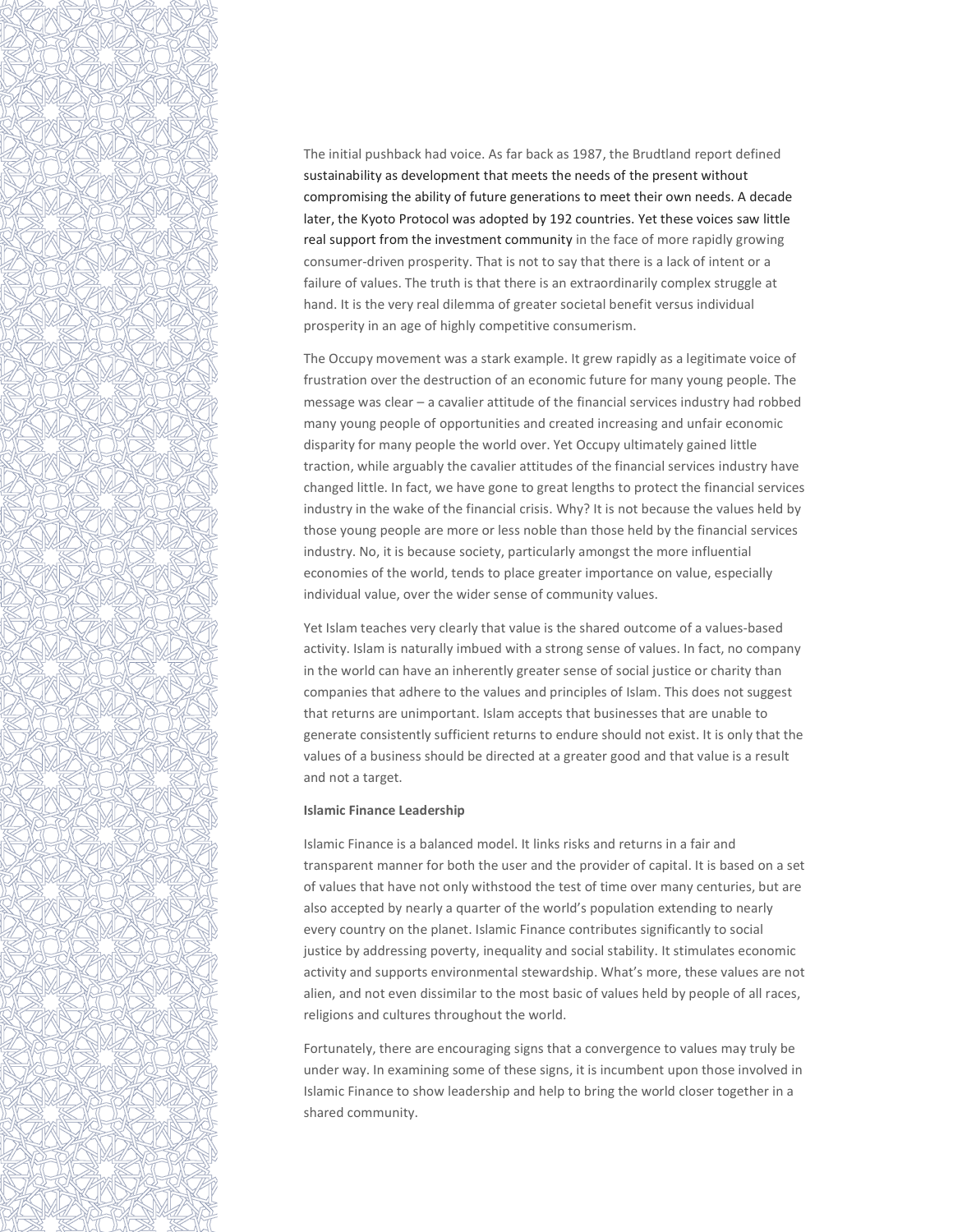

Particularly at a time when Islam is so badly misunderstood and mischaracterized, advancing the values of tolerance, justice, sincerity, peace and human dignity that Islamic Finance naturally supports can only help to show the true nature of Islam and its contribution to the global economy.

There are strong indicators that both the millennial and centennial generations favour values over value. Generations have been given monikers since the end of the Second World War and the beginning of the baby boomers. Millennials are those people born roughly between the years 1978 and 2000. They are currently a large portion of the young workforce. Together with Centennials, those born after about 1996, they will make up a vast majority of the workforce within a decade.

Across a spectrum of research reports on this group of young people, there are some striking aspects that pervade. Their social needs are more dominant than the transactional needs of their predecessors. They strive to give back to society. They support causes that align with their values and personal belief systems. They want to make a difference, have a positive impact on people's lives and push business forward, not back. They are tech savvy, diverse and connected. Although early in their careers and potentially still somewhat naïve, very few list fame or wealth accumulation as a high priority, unlike their baby boomer parents and grandparents. Although still relatively young, Centennials have a very similar outlook. They tend to be self-aware, self-reliant, innovative and goal-oriented. They also have a sense of making a positive impact.

As these people come to fill positions of leadership throughout the world, their exposure to the challenges of peace across a growing population that is finding it more and more difficult to feed itself and find sufficient drinking water will form the core of their decision-making values. They will inherit a warmer planet and all the issues that come with that prospect. The indications are that they will have a valuesbased approach when it becomes their turn to address these challenges. Some of them are already participating actively in that pursuit.

The 2016 ratification of the Paris Agreement from the COP21 by more than 130 countries is the most significant development in climate change politics since the Kyoto Protocol. It is an ambitious undertaking to combat climate change and adapt to its effects. Principally, it mobilizes the efforts of most of the world, including for the first time those of significant contributors to greenhouse gas emissions, to stabilize temperature change within specific targets. Crucially, it is a commitment to transparency through action by all signatories based on the shared values of community and honesty. Unlike the preceding Kyoto agreement of 1992, each country sets publicly-stated targets, and reports to the world the results of their activities.

The significance of the Paris Agreement may not be felt for several years, but the coming together of the majority of the world to hammer out an agreement is a strong indication that the challenge is real and that only by concerted community effort can it be fully met.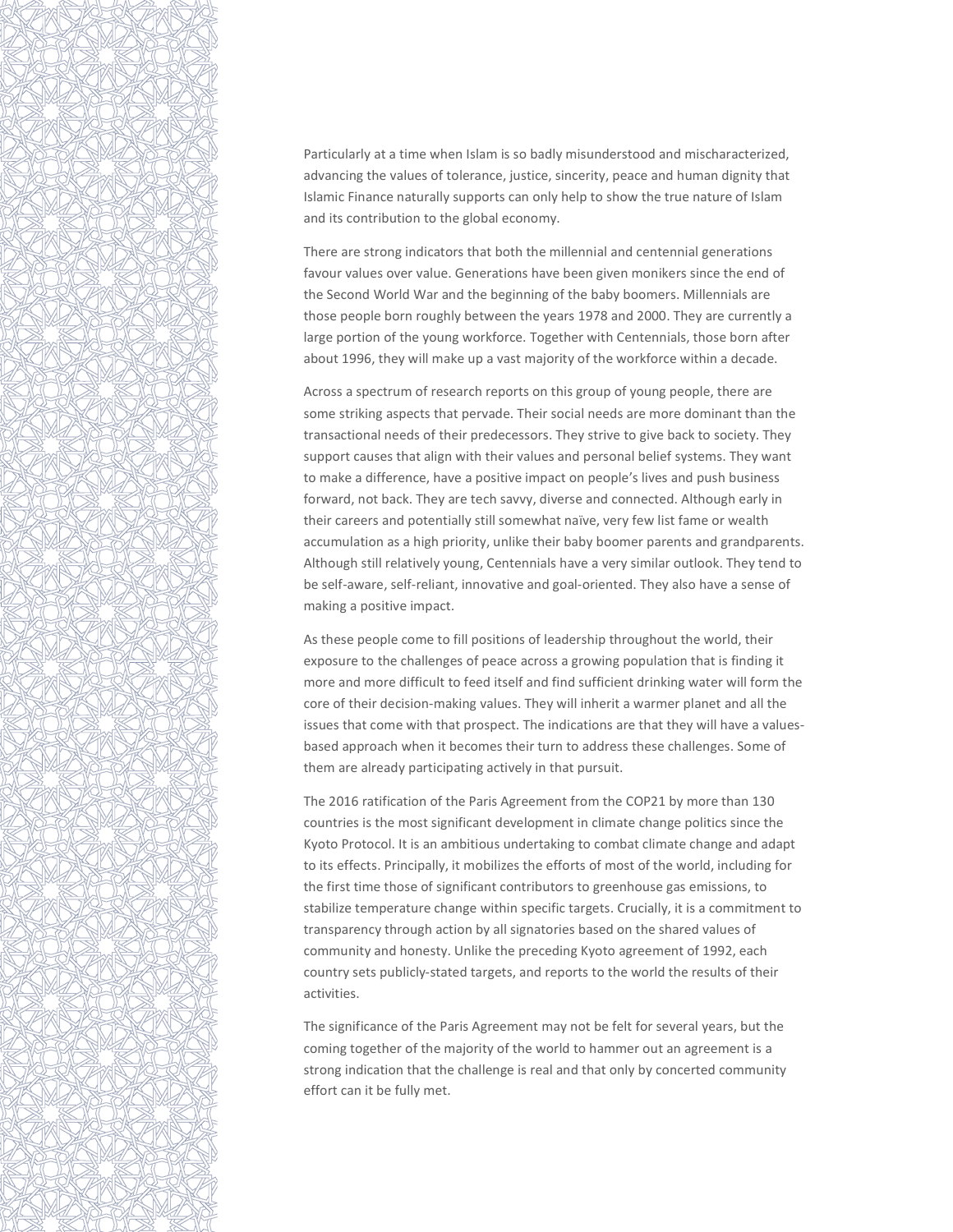

In the months leading up to the Paris meeting, Islamic leaders from around the world came together to generate a unified Islamic voice against 'the corruption (fasĀd) that humans have caused on the Earth due to our relentless pursuit of economic growth and consumption.' The International Islamic Climate Change Symposium took place in Istanbul and issued a unified affirmation to set in motion a fresh model of wellbeing that replaces the current financial model which depletes resources, degrades the environment and deepens inequality. That declaration finishes with the words of the Prophet (peace and blessings be upon him): 'the world is sweet and verdant, and verily Allah has made you stewards in it, and He sees how you acquit yourselves'.

Perhaps the greatest recent achievement in a convergence to values is the modification of the United Nations' Millennium Goals into the Sustainable Development Goals (SDGs) at the end of 2015. The SDGs bring new performance language to sustainability that promotes peace, prosperity, equality and stewardship. Each of the 16 goals lists specific targets to be achieved over the course of the next 15 years.

The Business and Sustainable Development Commission, launched in Davos in January 2016, is a group of leaders from business, finance, civil society, labour, and international organisations that aim to map the economic opportunities that could be available to business if the SDGs are achieved and describe how business can contribute to delivering these goals. They have identified a laundry list of market opportunities to an estimated value of more than \$10trillion that could double or triple if all of the goals are achieved. More impactful, they believe that achievement of the goals will create nearly 400 million new jobs before 2030, just over a decade away.

However, there is a recognized bias. The SDGs do not directly address some of the issues that have helped to create many of the world's problems, particularly a targeted growth paradigm that places an emphasis on economic growth over societal benefit. The goals do, however, put people and the environment at the centre of the global policy debate, serving to mainstream concepts that have been previously seen as anathema by the business community.

The release of King IV in late 2016 is the first outcomes-based governance code in the world and is grounded in the purpose, values and activities of a business. The first King report was released in 1994 in South Africa by a committee chaired by a retired supreme court judge, Mervyn King. It has evolved through its four iterations over the years based on a code that traditionally consisted of the elements of leadership, sustainability and good corporate citizenship. It is regarded as the most effective summary of the best international practices in corporate governance.

King IV stands out in many ways from its predecessors, but its inclusion of two particular features is noteworthy. Historically, King espoused an 'apply or explain' approach to its code on corporate governance whereas King IV requires an 'apply and explain' approach. Essentially, management is being asked to move beyond a simple compliance box-ticking towards giving effect to each of the principles.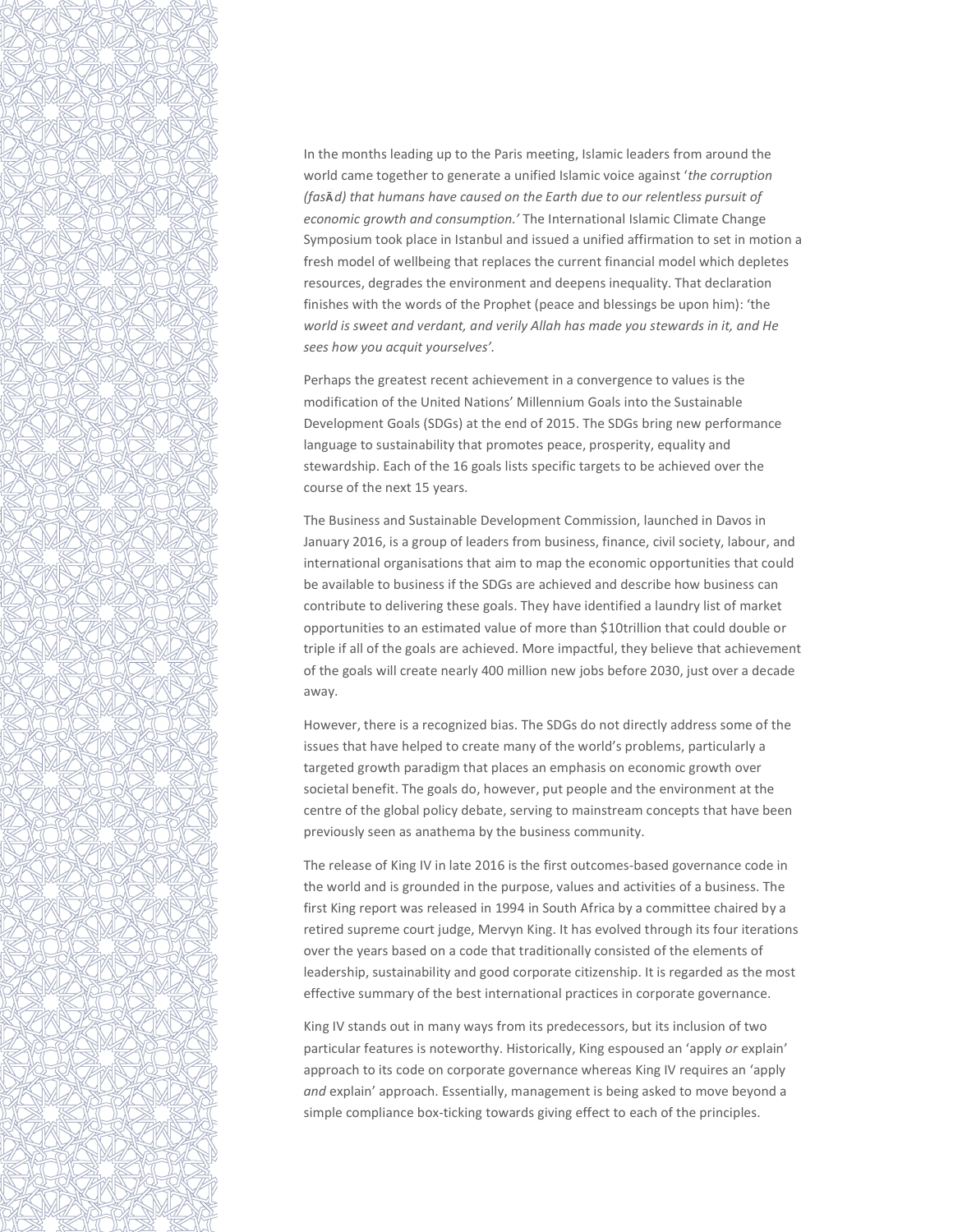

The report also incorporates the concept of Integrated Reporting into the corporate governance of a company. Effectively, this requires the governing body of a company to keep sight of the value-creation process including its inputs, outputs, and importantly, its outcomes sufficiently to govern appropriately. That is, a company should be able to reconcile its stated values to its outcomes through an integrated report and the corporate governance process.

There are many more activities of note including the Principles of Responsible Investment and the Circular Economy movement of the Ellen MacArthur Foundation that are having significant impact on responsible and sustainable activities based on a values approach and supporting the argument that there is a convergence to values. Equally, there are arguments that many of these initiatives are misleading or insufficient to shift the world to a values-based approach to investment and corporate activity.

It is clear that values have to replace value as an end game in the investment world. And it cannot be an incentive-laced behavioural change. It must be a fundamental shift driven by an acceptance that greater outcomes result from shared prosperity. Islamic Finance may play an insignificant role in the global financial services market today, measured in terms of dollar contribution. But clearly, the basis upon which Islamic Finance functions are the values and principles of Islam.

The world is trying desperately to find a way to alter behaviours of companies so that they take into consideration the kind of values and principles that Islam enjoys naturally. The UN has adopted principles to encourage investors to act in a manner that reflects Islamic teachings. There are new development goals setting guidelines for the next decade in order to bring concepts of peace, health and equality to all corners of the earth. Countries have committed to becoming better stewards of the planet after having plundered and destroyed much of the earth and its atmosphere. The next generation seems compelled to make a difference and their optimism generates hope.

The opportunity for Islam through Islamic Finance to take a leadership role in advancing all of these initiatives in the world is incredible. It is common in human history that the ideal solution has been right there all along. The additional opportunity is to correct the pervasive mischaracterization of Islam by holding up the ideals of Islamic Finance as an example of how values and finance can work hand in hand.

What is leadership if not the seizing of an opportunity to make yourself, your family, your community, your country, your culture and the world a better place? Islamic Finance is rooted in a set of values that have not changed for centuries. The world is converging to these very principles. Is it not time to come together as a culture that includes nearly a quarter of the world's people and a very large portion of its accumulated wealth and press the great benefit and values of Islamic Finance?